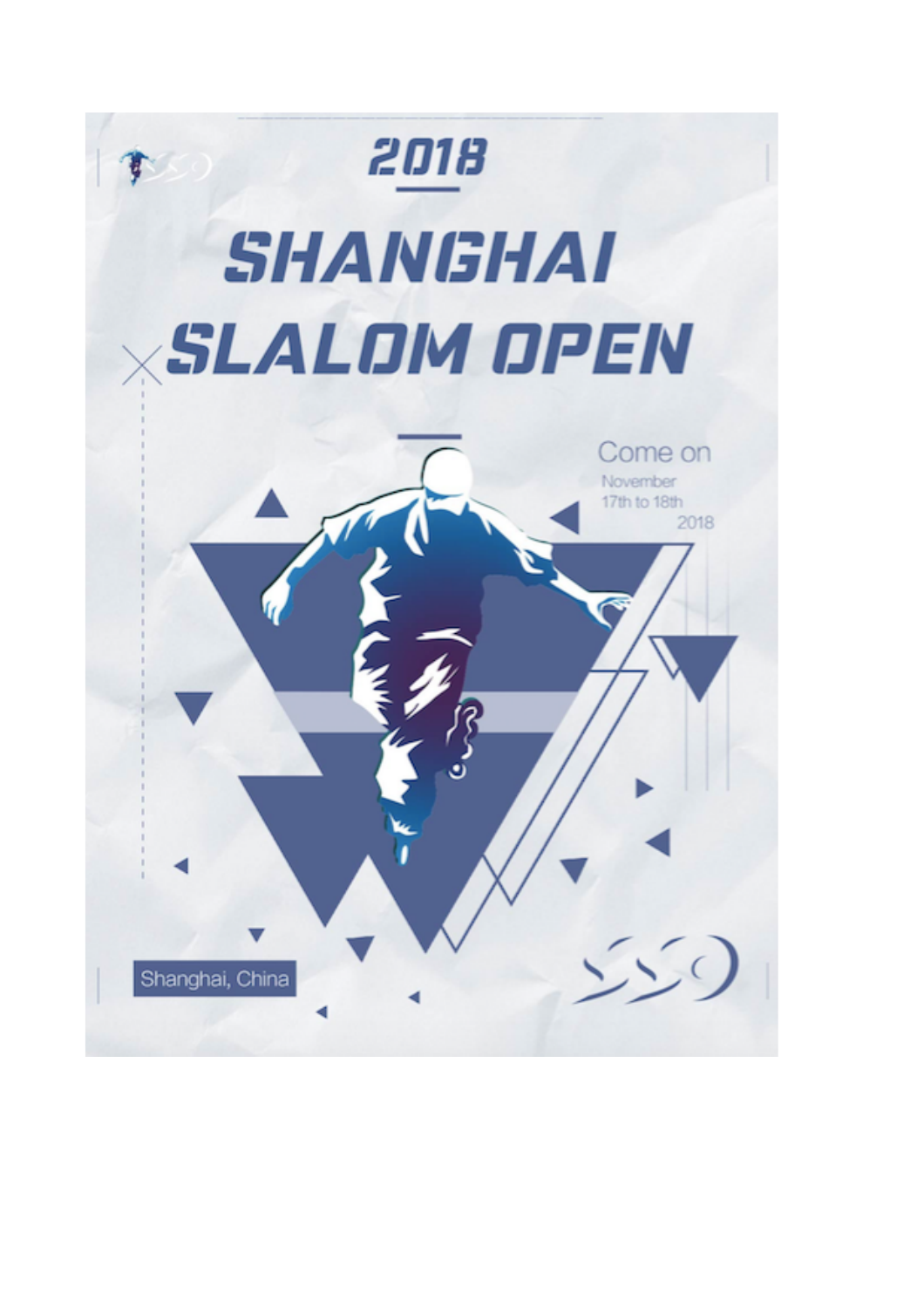## **Shanghai Slalom Open**

## Shanghai, China, 16 - 18 November 2018

|             |                               | <b>Final Ranking Battle Senior Men</b> |             |
|-------------|-------------------------------|----------------------------------------|-------------|
| <b>Rank</b> | ID                            | <b>Name</b>                            | <b>Ctry</b> |
| 1           | 1000410001222 Zhang Hao       |                                        | <b>CHN</b>  |
| 2           |                               | 1990910001438 Degli Agostini Valerio   | <b>ITA</b>  |
| 3           |                               | 1970910001469 Guslandi Lorenzo         | <b>ITA</b>  |
| 4           |                               | 1990670000432 Nicolao Ambroise         | <b>FRA</b>  |
| 5           |                               | 1881510000284 Vinogradov Gleb          | <b>RUS</b>  |
| 6           |                               | 1970910001471 Demuru Lorenzo           | <b>ITA</b>  |
| 7           | 1961780000599 Hsieh Mu Lun    |                                        | <b>TPE</b>  |
| 8           | 1010910001786 La Volpe Enrico |                                        | ITA         |
| 9           | 1900410001251 Chen Yong Tang  |                                        | <b>CHN</b>  |
| 9           | 1000410003939 Wang Zi Kang    |                                        | <b>CHN</b>  |
| 9           |                               | 1010910001440 Degli Agostini Lorenzo   | <b>ITA</b>  |
| 9           | 1911700001473 Nelson Carlos   |                                        | <b>ESP</b>  |
| 13          |                               | 1991700000543 Canero Gomez Alejandro   | <b>ESP</b>  |
| 13          | 1990270001296 Santos Maxwell  |                                        | <b>BRA</b>  |
| 13          | 1900410001240 Zheng Jia Ming  |                                        | <b>CHN</b>  |
| 13          | 1871910002410 Kintrea Kieran  |                                        | <b>GBR</b>  |
| 17          |                               | 1941700001785 Ramos Nicolas Adrian     | <b>ESP</b>  |
| 17          | 1900870000672 Armand Navid    |                                        | IRI         |
| 19          | 1011780000611 Chou Chi You    |                                        | <b>TPE</b>  |
| 19          | 1950410001836 Li Zhen Rong    |                                        | <b>CHN</b>  |
| 21          |                               | 1910930000083 Nakamura Shoichi         | <b>JPN</b>  |
| 21          | 1900410004026 Wei Kang        |                                        | <b>CHN</b>  |
| 23          |                               | 1860400001116 Figueroa Leonardo        | <b>CHI</b>  |
| 23          | <b>XXX</b>                    | Fang Xin Lei                           | <b>CHN</b>  |
| 25          | <b>XXX</b>                    | Liu Qiang                              | <b>CHN</b>  |

|             |                                | <b>Final Ranking Battle Junior Men</b> |             |
|-------------|--------------------------------|----------------------------------------|-------------|
| <b>Rank</b> | ID                             | <b>Name</b>                            | <b>Ctry</b> |
| 1           | 1900410002000 Gu Kun Qi        |                                        | <b>CHN</b>  |
| 2           | 1021780003198 Chou Po Wei      |                                        | <b>TPE</b>  |
| 3           | 1021780003197 Chang Wei Jen    |                                        | <b>TPE</b>  |
| 4           | XXX                            | Liu Ming Xiang                         | <b>CHN</b>  |
| 5           | 1050410001203 Li Jia Rui       |                                        | <b>CHN</b>  |
| 6           | 1060410002033 Wang Yu Xuan     |                                        | <b>CHN</b>  |
| 7           | 1041810003275 Rujirek Panthep  |                                        | <b>THA</b>  |
| 8           | 1020910004844 Rizzoli Riccardo |                                        | <b>ITA</b>  |
| 9           |                                | 1051810003287 Khanjamnong Chettanant   | <b>THA</b>  |
| 9           |                                | 1031780003199 Chen Chien Ting          | TPF         |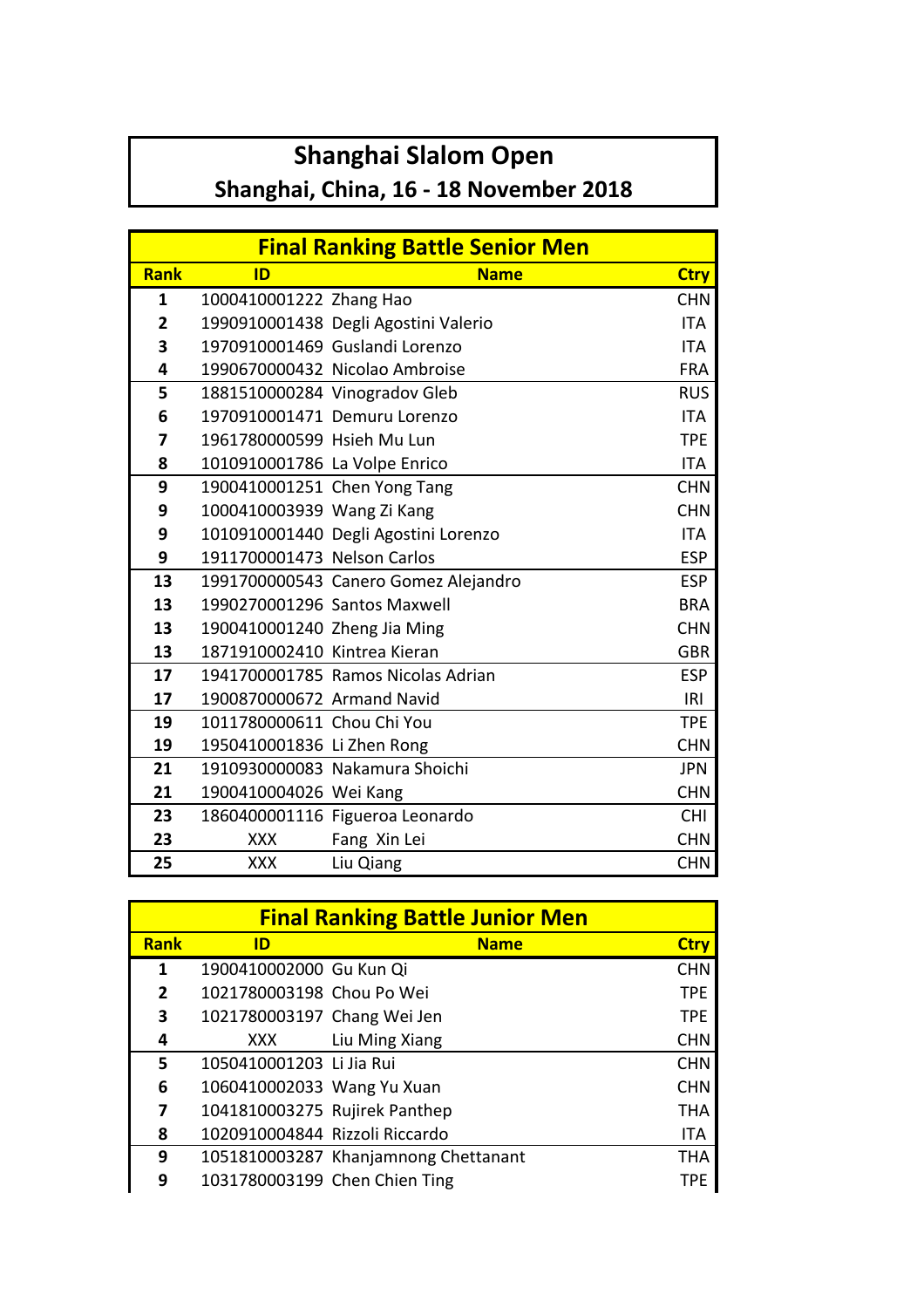| q  | 1900410002003 Zeng Chen Yu |                                  | CHN I |
|----|----------------------------|----------------------------------|-------|
| q  | 1060980003205 Sung Jun     |                                  | KOR I |
| 13 |                            | 1061810003444 Poungsaijai Paniti | THA   |
| 13 | <b>XXX</b>                 | Hou Chun Yen                     | TPF   |

|             |                              | <b>Final Ranking Battle Senior Women</b> |             |
|-------------|------------------------------|------------------------------------------|-------------|
| <b>Rank</b> | ID                           | <b>Name</b>                              | <b>Ctry</b> |
| 1           | 2010670000437 Granjon Lily   |                                          | <b>FRA</b>  |
| 2           |                              | 2000410001218 Wang Ding Yu Xin           | <b>CHN</b>  |
| 3           |                              | 2951460000118 Hartmanis Klaudia          | <b>POL</b>  |
| 4           | 2970670000586 Granjon Zoé    |                                          | <b>FRA</b>  |
| 5           |                              | 2971700001457 Fatmi Garcia Miriam        | <b>ESP</b>  |
| 6           | 2900410002042 Chen Chen      |                                          | <b>CHN</b>  |
| 7           | 2001780000589 Chiu Yin-Hsuan |                                          | <b>TPE</b>  |
| 8           | 2010930000595 Moritoki Mika  |                                          | <b>JPN</b>  |
| 9           |                              | 2011510000047 Bamatter-Rodriguez Olga    | <b>RUS</b>  |
| 9           |                              | 2891510000072 Pervenenok Oksana          | <b>RUS</b>  |
| 9           |                              | 2851510000097 Zapuskalova Nadezhda       | <b>RUS</b>  |
| 9           |                              | 2891510000043 Konyukhova Daria           | <b>RUS</b>  |
| 13          |                              | 2011510000053 Kogoyakova Darya           | <b>RUS</b>  |
| 13          |                              | 2071700006071 Sanchez Fernandez Sara     | <b>ESP</b>  |
| 13          |                              | 2971700001905 Banuls Garcia Mireia       | <b>ESP</b>  |
| 13          |                              | 2010930000081 Hamasaki Tsukika           | JPN         |

|                |                                | <b>Final Ranking Battle Junior Women</b> |             |
|----------------|--------------------------------|------------------------------------------|-------------|
| <b>Rank</b>    | ID                             | <b>Name</b>                              | <b>Ctry</b> |
| 1              |                                | 2051510000045 Bogdanova Sofia            | <b>RUS</b>  |
| $\overline{2}$ | 2900410003624 Zhou Qing Rui    |                                          | <b>CHN</b>  |
| 3              | 2900410003626 Yin Zi Han       |                                          | <b>CHN</b>  |
| 4              |                                | 2021510000049 Ivanenko Elizaveta         | <b>RUS</b>  |
| 5              | 2900410001187 Qin Yu Qing      |                                          | <b>CHN</b>  |
| 6              |                                | 2051510000297 Grigorieva Ekaterina       | <b>RUS</b>  |
| 7              | 2051460001089 Brzezinska Zofia |                                          | POL         |
| 8              |                                | 2051810000770 Rak-Akson Sirinthip        | THA         |
| 9              | 2051780004608 Lu Wei Hsuan     |                                          | <b>TPE</b>  |
| 9              |                                | 2061510000298 Grigorieva Ksenia          | <b>RUS</b>  |
| 9              | 2900410002045 Lv Mei Ye        |                                          | <b>CHN</b>  |
| 9              |                                | 2031810000765 Chinupun Nichakan          | <b>THA</b>  |
| 13             |                                | 2051700003163 Marcos Iglesias Berta      | <b>ESP</b>  |
| 13             | 2050930003495 Ogiwara Misato   |                                          | <b>JPN</b>  |
| 13             | 2030910001788 Guslandi Ilaria  |                                          | ITA         |
| 13             |                                | 2051810003264 Loonree Pakaporn           | <b>THA</b>  |
| 17             |                                | 2041810003298 Kongparn Sasikarn          | THA         |
| 17             | 2060930004907 Inokoza Nozomi   |                                          | JPN         |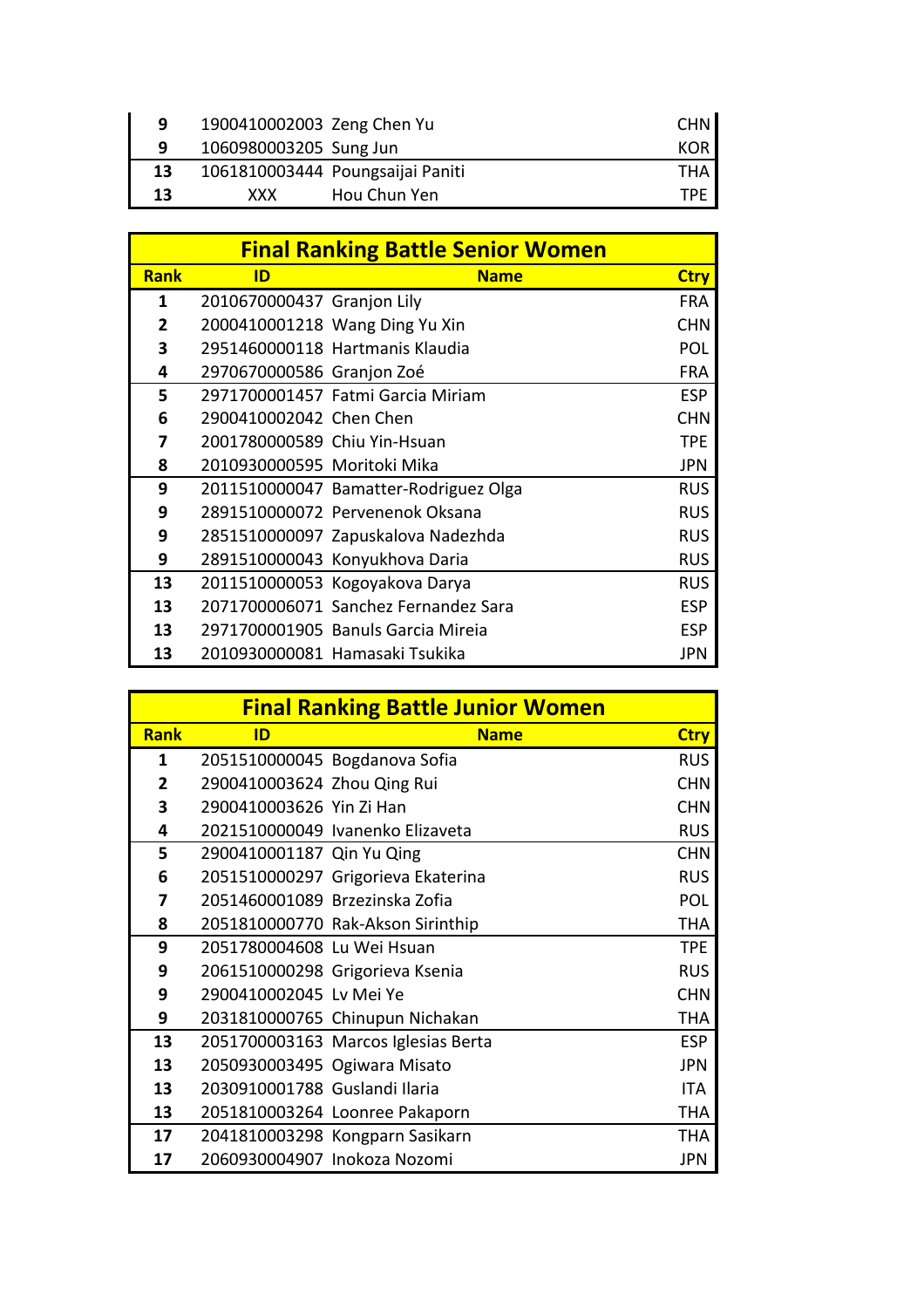|                         |                               | <b>Final Ranking Classic Senior Men</b> |             |
|-------------------------|-------------------------------|-----------------------------------------|-------------|
| <b>Rank</b>             | ID                            | <b>Name</b>                             | <b>Ctry</b> |
| $\mathbf{1}$            | 1000410001222 Zhang Hao       |                                         | <b>CHN</b>  |
| $\overline{\mathbf{2}}$ |                               | 1970910001469 Guslandi Lorenzo          | <b>ITA</b>  |
| 3                       |                               | 1990910001438 Degli Agostini Valerio    | <b>ITA</b>  |
| 4                       |                               | 1010910001440 Degli Agostini Lorenzo    | <b>ITA</b>  |
| 5                       |                               | 1881510000284 Vinogradov Gleb           | <b>RUS</b>  |
| 6                       | 1000410003939 Wang Zi Kang    |                                         | <b>CHN</b>  |
| 7                       |                               | 1970910001471 Demuru Lorenzo            | <b>ITA</b>  |
| 8                       | 1011780000611 Chou Chi You    |                                         | <b>TPE</b>  |
| 9                       | 1900410001240 Zheng Jia Ming  |                                         | <b>CHN</b>  |
| 10                      | 1900410004026 Wei Kang        |                                         | <b>CHN</b>  |
| 11                      | 1950410001836 Li Zhen Rong    |                                         | <b>CHN</b>  |
| 12                      | 1961780000599 Hsieh Mu Lun    |                                         | <b>TPE</b>  |
| 13                      | 1911700001473 Nelson Carlos   |                                         | <b>ESP</b>  |
| 14                      |                               | 1900410001251 Chen Yong Tang            | <b>CHN</b>  |
| 15                      |                               | 1990670000432 Nicolao Ambroise          | <b>FRA</b>  |
| 16                      | 1990270001296 Santos Maxwell  |                                         | <b>BRA</b>  |
| 17                      |                               | 1941700001785 Ramos Nicolas Adrian      | <b>ESP</b>  |
| 18                      | 1010910001786 La Volpe Enrico |                                         | <b>ITA</b>  |
| 19                      |                               | 1860400001116 Figueroa Leonardo         | <b>CHI</b>  |
| 20                      | <b>XXX</b>                    | Liu Qiang                               | <b>CHN</b>  |
| 21                      | 1900410001279 Shi Cong        |                                         | <b>CHN</b>  |
| 22                      | 1900870000672 Armand Navid    |                                         | IRI         |
| 23                      | 1871910002410 Kintrea Kieran  |                                         | <b>GBR</b>  |
| 24                      | XXX                           | Fang Xin Lei                            | <b>CHN</b>  |
| 25                      | 1900410001661 Li Hui          |                                         | <b>CHN</b>  |
| 26                      | 1960410004681 Tan Zi Xiang    |                                         | <b>CHN</b>  |
| 27                      | 1900410005399 Wang Zi Jun     |                                         | <b>CHN</b>  |
| 28                      |                               | 1910930000083 Nakamura Shoichi          | <b>JPN</b>  |
| 29                      | XXX                           | Pu Hong Yong                            | <b>CHN</b>  |
| 30                      | 1900410005541 Liang Zi Gui    |                                         | <b>CHN</b>  |
| 31                      | 1900410005222 Chin Wei Hao    |                                         | <b>TPE</b>  |
| 32                      | <b>XXX</b>                    | Mo Qiu Fa                               | <b>CHN</b>  |

|             |                             | <b>Final Ranking Classic Youth Men</b> |             |
|-------------|-----------------------------|----------------------------------------|-------------|
| <b>Rank</b> | ID                          | <b>Name</b>                            | <b>Ctry</b> |
| 1           | 1900410002003 Zeng Chen Yu  |                                        | <b>CHN</b>  |
| 2           | 1900410002000 Gu Kun Qi     |                                        | <b>CHN</b>  |
| 3           | 1021780003198 Chou Po Wei   |                                        | <b>TPE</b>  |
| 4           | 1050410001203 Li Jia Rui    |                                        | <b>CHN</b>  |
| 5           | 1030410001200 Zeng Yi       |                                        | <b>CHN</b>  |
| 6           | 1021780003197 Chang Wei Jen |                                        | <b>TPE</b>  |
|             |                             | 1031780003199 Chen Chien Ting          | TPF         |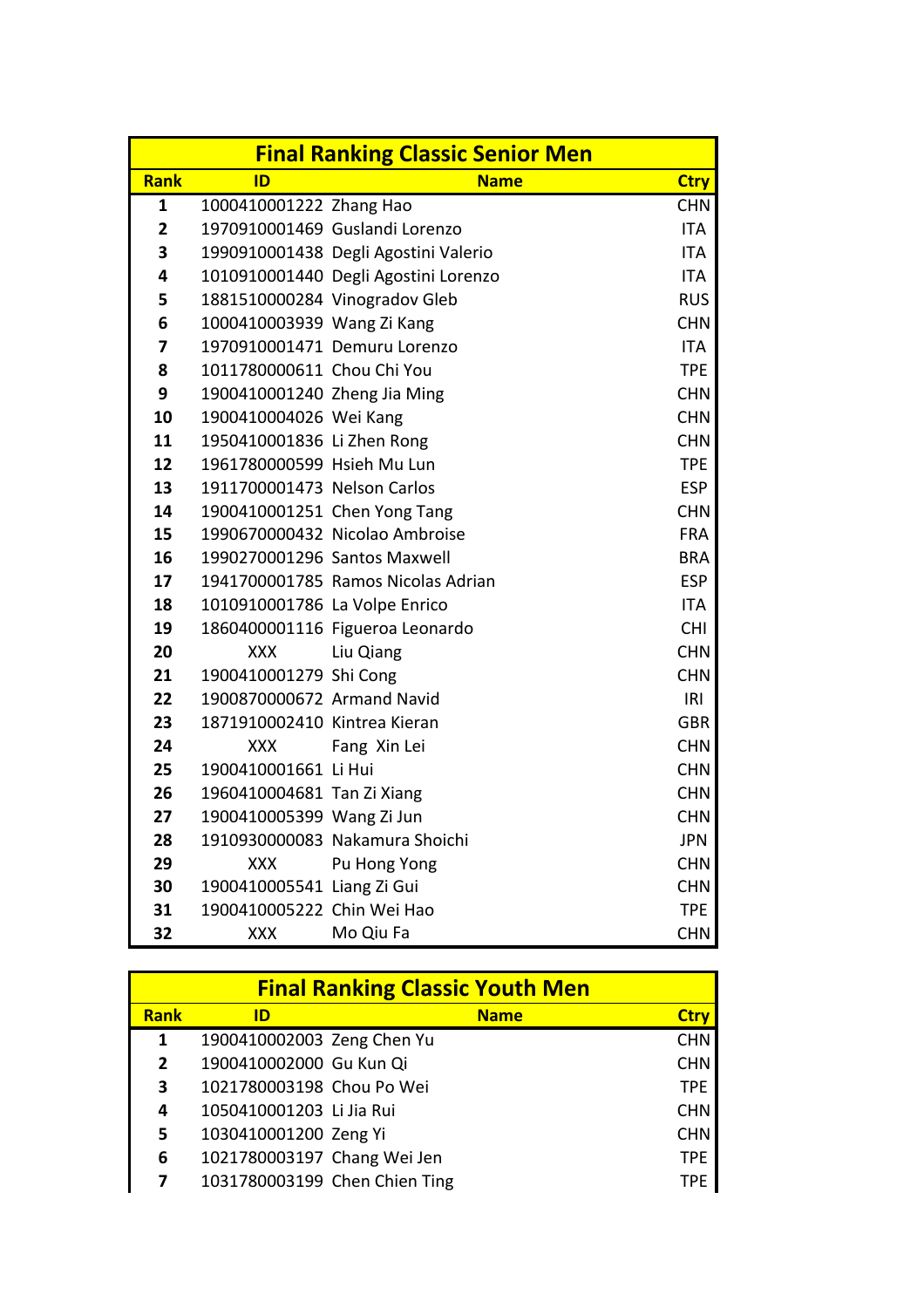| 8  | 1041810003275 Rujirek Panthep  |                                      | THA        |
|----|--------------------------------|--------------------------------------|------------|
| 9  | XXX.                           | Hou Chun Yen                         | TPF.       |
| 10 |                                | 1051810003287 Khanjamnong Chettanant | THA.       |
| 11 | 1040410004653 Xie Jian Teng    |                                      | <b>CHN</b> |
| 12 | 1020910004844 Rizzoli Riccardo |                                      | <b>ITA</b> |
| 13 | XXX.                           | Leung Ka Lun Garrett                 | HKG        |

|             |                             | <b>Final Ranking Classic Junior Men</b> |             |
|-------------|-----------------------------|-----------------------------------------|-------------|
| <b>Rank</b> | ID                          | <b>Name</b>                             | <b>Ctry</b> |
| 1           | 1060410002033 Wang Yu Xuan  |                                         | <b>CHN</b>  |
| 2           | XXX                         | Tian Hong Yi                            | <b>CHN</b>  |
| 3           | 1900410005206 Huang Yu Xin  |                                         | <b>CHN</b>  |
| 4           | <b>XXX</b>                  | Liu Ming Xiang                          | <b>CHN</b>  |
| 5           | 1900410004036 Wu Shuang     |                                         | <b>CHN</b>  |
| 6           | XXX                         | Bi Bo                                   | <b>CHN</b>  |
| 7           | 1900410005547 Peng Yao Ting |                                         | <b>CHN</b>  |
| 8           | 1060980003205 Sung Jun      |                                         | <b>KOR</b>  |
| 9           | XXX                         | Chen Yan Jia                            | <b>CHN</b>  |
| 10          | XXX.                        | Lee Jin Suk                             | <b>KOR</b>  |
| 11          |                             | 1061810003444 Poungsaijai Paniti        | <b>THA</b>  |
| 12          | XXX                         | Hu Jia Yi                               | <b>CHN</b>  |
| 13          | XXX                         | Gao Heng Ji                             | <b>CHN</b>  |
| 14          | XXX                         | Tang Chen                               | <b>CHN</b>  |
| 15          | <b>XXX</b>                  | Wei Jiang Yi                            | <b>CHN</b>  |
| 16          | XXX                         | Fang Yan Cheng                          | <b>CHN</b>  |
| 17          | XXX                         | Yip Chi Lai                             | <b>HKG</b>  |

|              |                              | <b>Final Ranking Classic Senior Women</b> |             |
|--------------|------------------------------|-------------------------------------------|-------------|
| <b>Rank</b>  | ID                           | <b>Name</b>                               | <b>Ctry</b> |
| 1            | 2980410001455 Su Fei Qian    |                                           | <b>CHN</b>  |
| $\mathbf{2}$ |                              | 2951460000118 Hartmanis Klaudia           | <b>POL</b>  |
| 3            |                              | 2011510000047 Bamatter-Rodriguez Olga     | <b>RUS</b>  |
| 4            | 2001780000589 Chiu Yin-Hsuan |                                           | <b>TPE</b>  |
| 5            |                              | 2000410001218 Wang Ding Yu Xin            | <b>CHN</b>  |
| 6            |                              | 2891510000043 Konyukhova Daria            | <b>RUS</b>  |
| 7            | 2010930000595 Moritoki Mika  |                                           | <b>JPN</b>  |
| 8            |                              | 2851510000097 Zapuskalova Nadezhda        | <b>RUS</b>  |
| 9            | 2900410002042 Chen Chen      |                                           | <b>CHN</b>  |
| 10           |                              | 2891510000072 Pervenenok Oksana           | <b>RUS</b>  |
| 11           |                              | 2971700001457 Fatmi García Miriam         | <b>ESP</b>  |
| 12           | 2900410004019 Luo Wei Ye     |                                           | <b>CHN</b>  |
| 13           |                              | 2011510000053 Kogoyakova Darya            | <b>RUS</b>  |
| 14           |                              | 2971700001905 Bañuls García Mireia        | <b>ESP</b>  |
| 15           |                              | 2071700006071 Sánchez Fernández Sara      | <b>ESP</b>  |
| 16           |                              | 2990270003406 Bomfati Giovanna            | <b>BRA</b>  |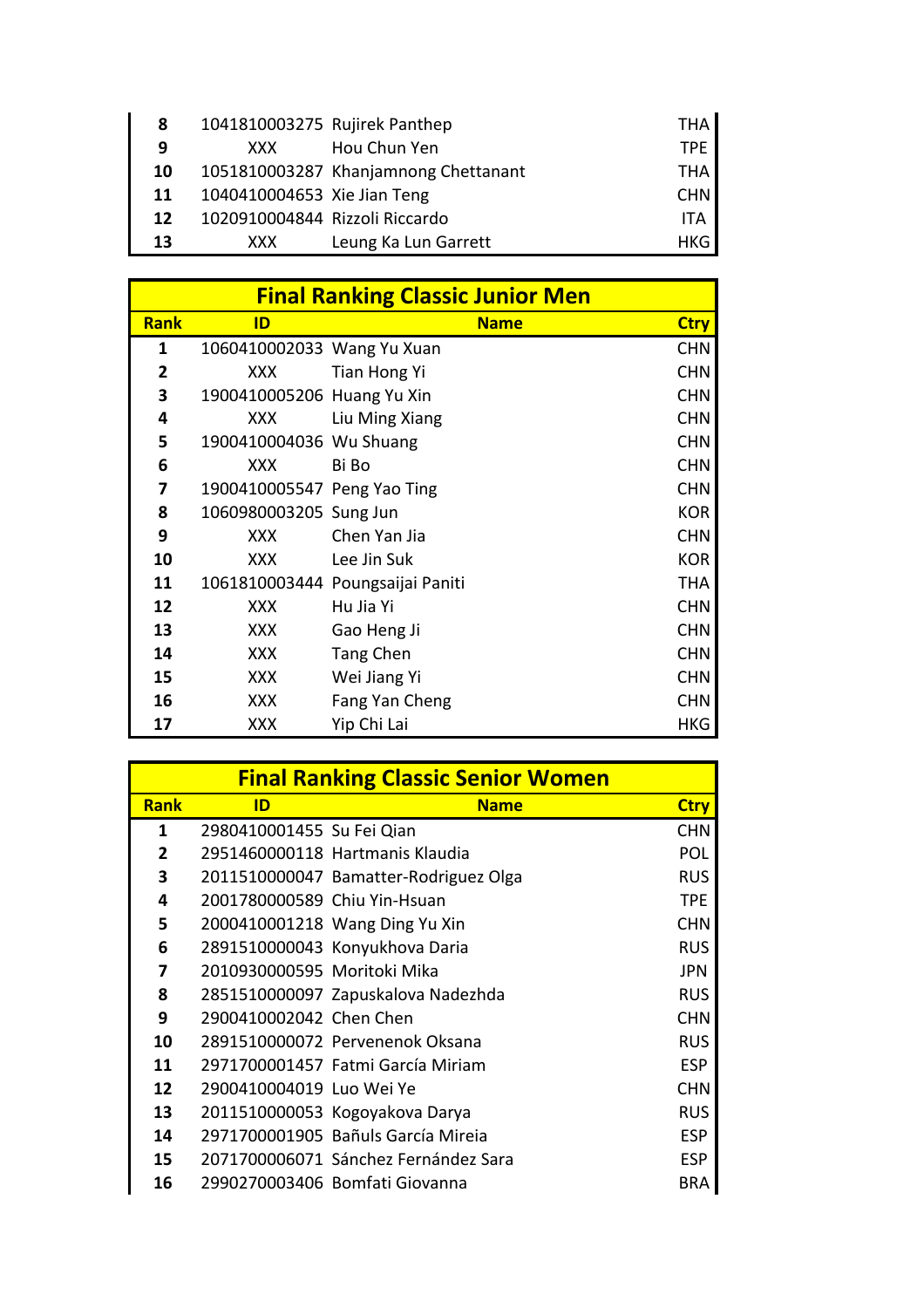| 17 |                         | 2010930000081 Hamasaki Tsukika | JPN        |
|----|-------------------------|--------------------------------|------------|
| 18 | 2900410004016 Xu Wen Yi |                                | <b>CHN</b> |
| 19 | XXX.                    | Zhang Yu Jia                   | <b>CHN</b> |
| 20 | XXX.                    | Chen Xiao Lan                  | <b>CHN</b> |
| 21 | <b>XXX</b>              | Liu Ya Wen                     | <b>CHN</b> |
| 22 | XXX.                    | Parinaz Rezaieara              | IRI        |

|             | <b>Final Ranking Classic Youth Women</b> |                                     |             |  |
|-------------|------------------------------------------|-------------------------------------|-------------|--|
| <b>Rank</b> | ID                                       | <b>Name</b>                         | <b>Ctry</b> |  |
| 1           |                                          | 2051510000045 Bogdanova Sofia       | <b>RUS</b>  |  |
| 2           | 2900410001187 Qin Yu Qing                |                                     | <b>CHN</b>  |  |
| 3           |                                          | 2051510000297 Grigorieva Ekaterina  | <b>RUS</b>  |  |
| 4           |                                          | 2021510000049 Ivanenko Elizaveta    | <b>RUS</b>  |  |
| 5           | 2051460001089 Brzezińska Zofia           |                                     | POL         |  |
| 6           |                                          | 2051810000770 Rak-Akson Sirinthip   | <b>THA</b>  |  |
| 7           | 2030910001788 Guslandi Ilaria            |                                     | <b>ITA</b>  |  |
| 8           | 2051780004608 Lu Wei Hsuan               |                                     | <b>TPF</b>  |  |
| 9           |                                          | 2041810003298 Kongparn Sasikarn     | <b>THA</b>  |  |
| 10          |                                          | 2051700003163 Marcos Iglesias Berta | <b>ESP</b>  |  |
| 11          |                                          | 2051810003264 Loonree Pakaporn      | <b>THA</b>  |  |
| 12          | 2040820002018 Loo Jessica                |                                     | HKG         |  |

|                | <b>Final Ranking Classic Junior Women</b> |                                 |             |  |
|----------------|-------------------------------------------|---------------------------------|-------------|--|
| <b>Rank</b>    | ID                                        | <b>Name</b>                     | <b>Ctry</b> |  |
| 1              | 2900410003624 Zhou Qing Rui               |                                 | <b>CHN</b>  |  |
| $\overline{2}$ | 2900410003626 Yin Zi Han                  |                                 | <b>CHN</b>  |  |
| 3              | 2900410003623 Peng Qi Xiang               |                                 | <b>CHN</b>  |  |
| 4              |                                           | 2061510000298 Grigorieva Ksenia | <b>RUS</b>  |  |
| 5              | XXX                                       | Yao Yi Xuan                     | <b>CHN</b>  |  |
| 6              | 2900410002045 Lv Mei Ye                   |                                 | <b>CHN</b>  |  |
| 7              | 2060930004907 Inokoza Nozomi              |                                 | JPN         |  |
| 8              | XXX                                       | Shen Li Jing                    | <b>CHN</b>  |  |
| 9              | 2900410004023 Zhang Si Xia                |                                 | <b>CHN</b>  |  |
| 10             | <b>XXX</b>                                | Xiao Ji Ying                    | <b>CHN</b>  |  |
| 11             | XXX.                                      | Cao Shan Lin                    | <b>CHN</b>  |  |
| 12             | 2900410004021 Wang Zi Qian                |                                 | <b>CHN</b>  |  |
| 13             | <b>XXX</b>                                | Zhao Chen Xi                    | <b>CHN</b>  |  |
| 14             | 2900410002047 Ye Yi Ning                  |                                 | <b>CHN</b>  |  |
| 15             | <b>XXX</b>                                | Li Cai Wei                      | <b>CHN</b>  |  |
| 16             | XXX                                       | Liu Shang Xian                  | <b>CHN</b>  |  |
| 17             | <b>XXX</b>                                | Wang Ruo Lin                    | <b>CHN</b>  |  |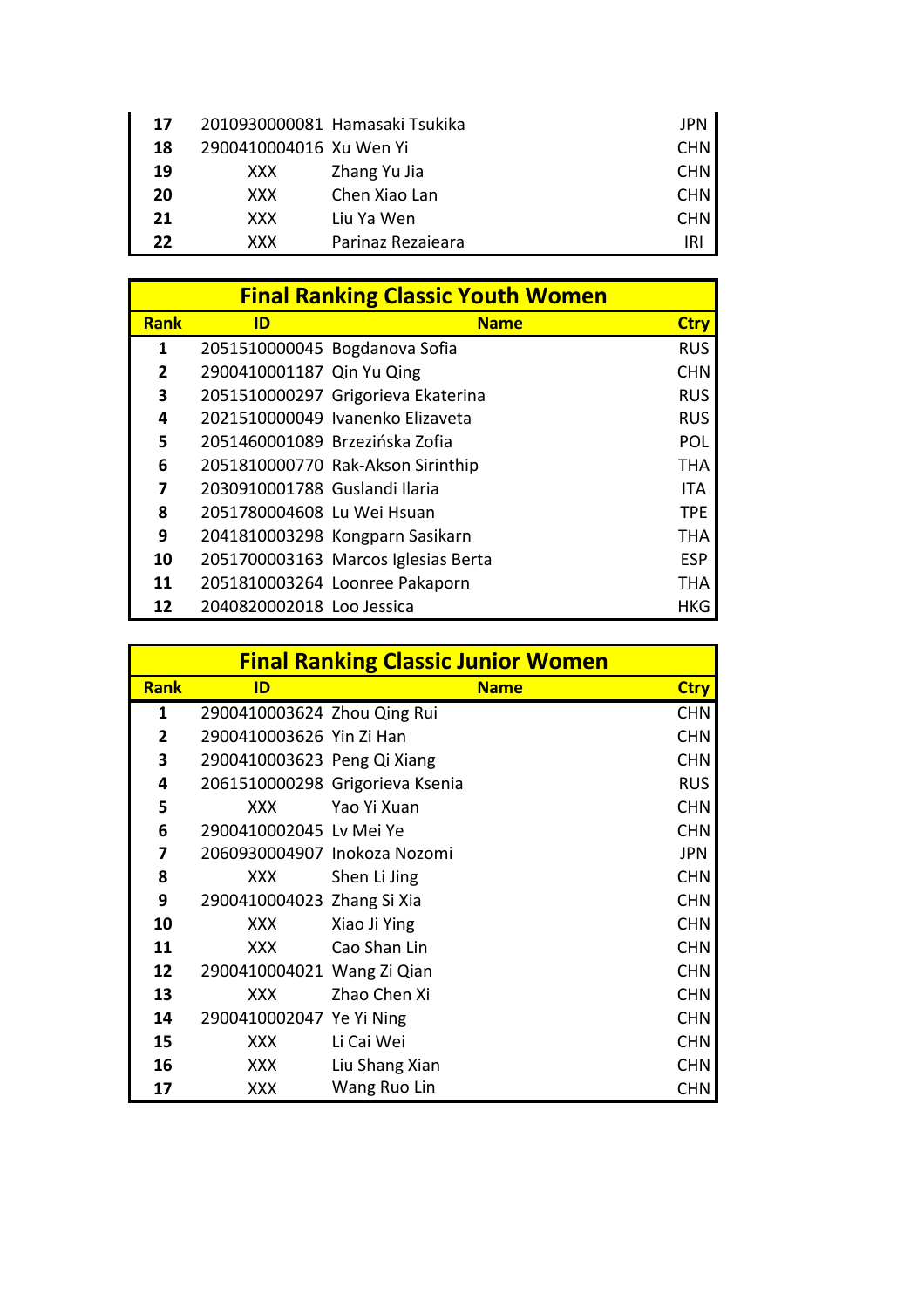| <b>Final Ranking Pair Slalom</b> |             |                                           |            |  |
|----------------------------------|-------------|-------------------------------------------|------------|--|
| <b>Rank</b>                      | ID          | <b>Name</b>                               | Ctrv       |  |
| 1                                | 3091160143  | Degli Agostini Valerio / Guslandi Lorenzo | <b>ITA</b> |  |
| 2                                | <b>XXX</b>  | Brzezinska Zofia /Hartmanis Klaudia       | <b>POL</b> |  |
| 3                                | <b>XXX</b>  | Rujirek Panthep / Khanjamnong Chettanant  | THA        |  |
| 4                                | XXX         | Chen Chien Ting / Hou Chun Yen            | <b>TPE</b> |  |
| 5                                | 1041150089  | Fei Zhi / Zheng Yi Fei                    | <b>CHN</b> |  |
| 6                                | 10411706452 | Xu Wen Yi / Luo Wei Ye                    | <b>CHN</b> |  |
|                                  | XXX         | Ogihara Misato / Ogihara Manami           | JPN        |  |
| 8                                | XXX         | You Hui / Zhang Shi Cui                   |            |  |

|                | <b>Final Ranking Slides Men</b> |                                        |             |  |  |
|----------------|---------------------------------|----------------------------------------|-------------|--|--|
| <b>Rank</b>    | ID                              | <b>Name</b>                            | <b>Ctry</b> |  |  |
| $\mathbf{1}$   | 1900410005564 Zhang Tian Zhi    |                                        | <b>CHN</b>  |  |  |
| $\overline{2}$ | 1900410001261 Tan Ji Yuan       |                                        | <b>CHN</b>  |  |  |
| 3              | 1900410004051 Ma Zi Cheng       |                                        | <b>CHN</b>  |  |  |
| 4              | 1000410004311 Yi Jia Cong       |                                        | <b>CHN</b>  |  |  |
| 5              |                                 | 1861510000061 Shirobokov Denis         | <b>RUS</b>  |  |  |
| 6              | 1871700000540 Garcia Brais      |                                        | <b>ESP</b>  |  |  |
| 7              | 1041810003275 Rujirek Panthep   |                                        | <b>THA</b>  |  |  |
| 8              | 1900410005566 Zhang Yu Yi       |                                        | <b>CHN</b>  |  |  |
| 9              | <b>XXX</b>                      | Li Jin Quan                            | <b>CHN</b>  |  |  |
| 9              | 1900410005412 Zhao Yi Fan       |                                        | <b>CHN</b>  |  |  |
| 9              | 1960410002264 Liu Wei           |                                        | <b>CHN</b>  |  |  |
| 9              | 1911700001473 Nelson Carlos     |                                        | <b>ESP</b>  |  |  |
| 9              | 1901700001926 Granados Cesar    |                                        | <b>ESP</b>  |  |  |
| 9              | 1900410005408 Yan Xin           |                                        | <b>CHN</b>  |  |  |
| 9              | 1900410005409 Zhang Feng        |                                        | <b>CHN</b>  |  |  |
| 9              | 1900410005544 Liu Zhen Jiang    |                                        | <b>CHN</b>  |  |  |
| 17             |                                 | 1860400001116 Figueroa Leonardo        | <b>CHI</b>  |  |  |
| 17             | 1900410005406 Xu Guo Qing       |                                        | <b>CHN</b>  |  |  |
| 17             |                                 | 1961230003568 Jargalsaikhan Munkhtulga | <b>MGL</b>  |  |  |
| 17             | 1900410005399 Wang Zi Jun       |                                        | <b>CHN</b>  |  |  |
| 17             | 1950410004689 Wu Jun Hong       |                                        | <b>CHN</b>  |  |  |
| 17             | 1950410002063 Qiu Xian Dong     |                                        | <b>CHN</b>  |  |  |
| 17             | <b>XXX</b>                      | Zhang Lei                              | <b>CHN</b>  |  |  |
| 17             | 1900410005404 Wu Wen Zhuo       |                                        | <b>CHN</b>  |  |  |
| 25             | 1900410001262 Yang Cheng        |                                        | <b>CHN</b>  |  |  |
| 25             | 1900410005407 Xu Yang           |                                        | <b>CHN</b>  |  |  |
| 25             | XXX                             | Li Jian Xin                            | <b>CHN</b>  |  |  |
| 25             | <b>XXX</b>                      | Peng Xu Hua                            | <b>CHN</b>  |  |  |
| 25             | <b>XXX</b>                      | Fan Rui Feng                           | <b>CHN</b>  |  |  |
| 25             | <b>XXX</b>                      | Jia Bo                                 | <b>CHN</b>  |  |  |
| 31             | <b>XXX</b>                      | Fu Yue Qi                              | <b>CHN</b>  |  |  |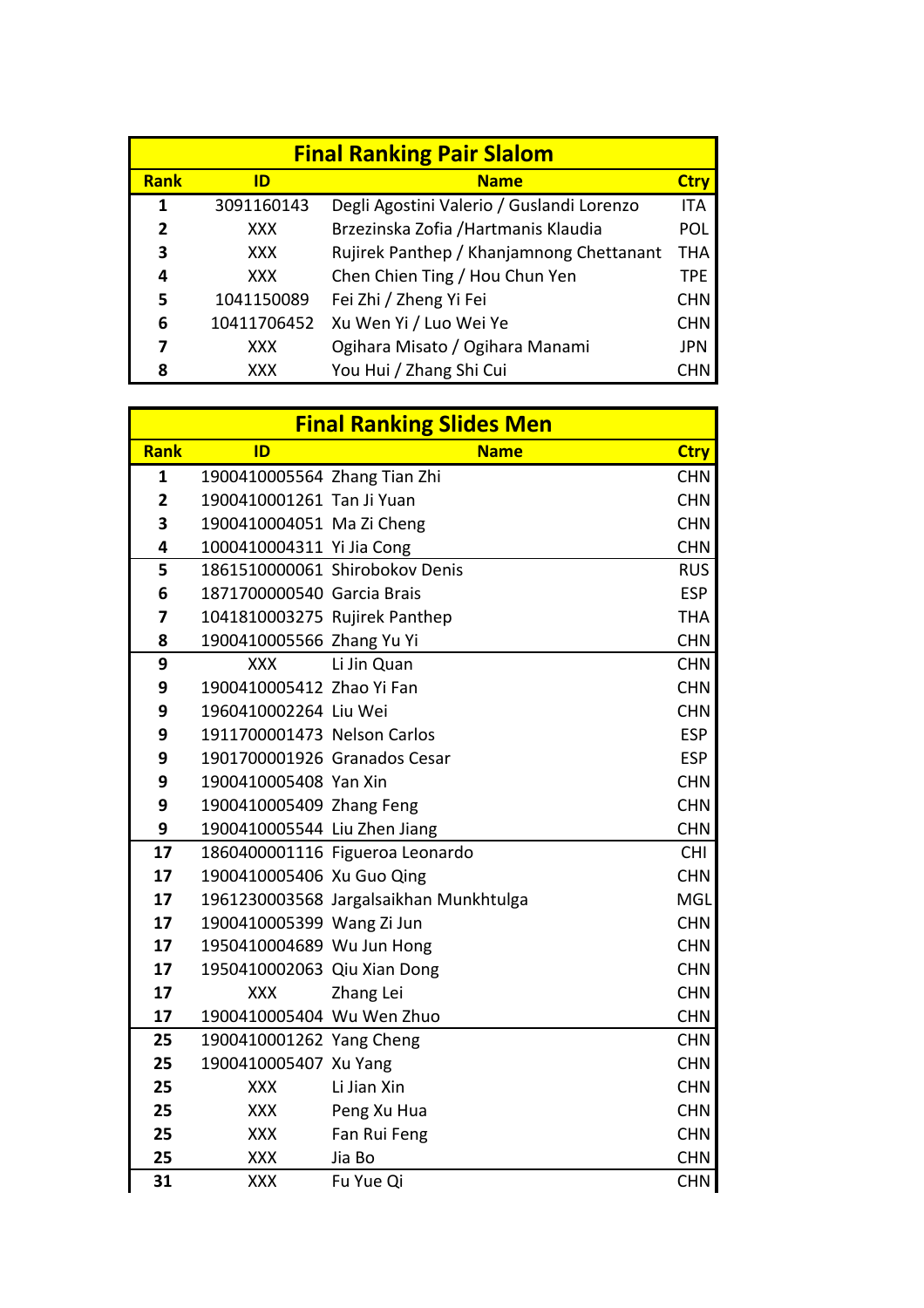| 31 | XXX                         | Shen Hao Fei                           | <b>CHN</b> |
|----|-----------------------------|----------------------------------------|------------|
| 31 | <b>XXX</b>                  | <b>Tang Liang</b>                      | <b>CHN</b> |
| 31 | <b>XXX</b>                  | Liu Tao                                | <b>CHN</b> |
| 31 | <b>XXX</b>                  | Wu Hai Bin                             | <b>CHN</b> |
| 31 | <b>XXX</b>                  | Yao Feng                               | <b>CHN</b> |
| 31 |                             | 1971700001796 Soler Cabañero Pablo     | <b>ESP</b> |
| 31 | 1900410001748 Fan Yu Qin    |                                        | <b>CHN</b> |
| 31 |                             | 1001810004803 Auemongkolchai Tanaboon  | <b>THA</b> |
| 31 | XXX                         | Suppanut Dutchwan                      | <b>THA</b> |
| 31 | <b>XXX</b>                  | <b>Surached Prompon</b>                | <b>THA</b> |
| 31 | <b>XXX</b>                  | Song Meng Meng                         | <b>CHN</b> |
| 31 | <b>XXX</b>                  | You Jia Yu                             | <b>CHN</b> |
| 31 | <b>XXX</b>                  | Song Hao Ran                           | <b>CHN</b> |
| 31 | <b>XXX</b>                  | <b>Wang Ding</b>                       | <b>CHN</b> |
| 31 | <b>XXX</b>                  | He Xiu Cheng                           | <b>CHN</b> |
| 31 | <b>XXX</b>                  | Yang Wei Xing                          | <b>CHN</b> |
| 31 | XXX                         | Xu Tao                                 | <b>CHN</b> |
| 31 | 1911130001675 Lew Yun Choon |                                        | <b>MAS</b> |
| 31 | <b>XXX</b>                  | Li Hao                                 | <b>CHN</b> |
| 31 | <b>XXX</b>                  | Yin Xiao Long                          | <b>CHN</b> |
| 31 | 1900410004312 Chen Jun Jie  |                                        | <b>CHN</b> |
| 31 | <b>XXX</b>                  | Liu Xu Dong                            | <b>CHN</b> |
| 31 | <b>XXX</b>                  | Li Zhi Jian                            | <b>CHN</b> |
| 31 | <b>XXX</b>                  | Wu Rui                                 | <b>CHN</b> |
| 31 |                             | 1901810001249 Ninsanit Phoombadin      | <b>THA</b> |
| 31 |                             | 1001810002029 Tanitchanchaikul Chuan   | THA        |
| 31 | <b>XXX</b>                  | Matha Aruntaravanich                   | THA        |
| 31 | XXX                         | Koonanon Sae-Hao                       | THA        |
| 31 |                             | 1971810003288 Kongchaimongkol Chinapat | THA        |
| 31 | <b>XXX</b>                  | Yang Guo Cai                           | <b>CHN</b> |
| 31 | <b>XXX</b>                  | Jia Zhi Wei                            | <b>CHN</b> |
| 31 | XXX                         | Zhang Lei                              | <b>CHN</b> |
| 31 | <b>XXX</b>                  | Yang Xiu Le                            | <b>CHN</b> |
| 31 | XXX                         | Jiang Yu Zheng                         | <b>CHN</b> |
| 31 | XXX                         | <b>Tang Chong</b>                      | <b>CHN</b> |
| 31 | <b>XXX</b>                  | Hu Wen Feng                            | <b>CHN</b> |
| 31 | 1971130004945 Tang Sung Yew |                                        | <b>MAS</b> |
| 31 | <b>XXX</b>                  | Gu Bin                                 | <b>CHN</b> |
| 31 | XXX                         | Xie Wu Liang                           | <b>CHN</b> |
| 31 | <b>XXX</b>                  | Wu Shao Chiu                           | <b>TPE</b> |
| 31 | XXX                         | Gao Guo Jun                            | <b>CHN</b> |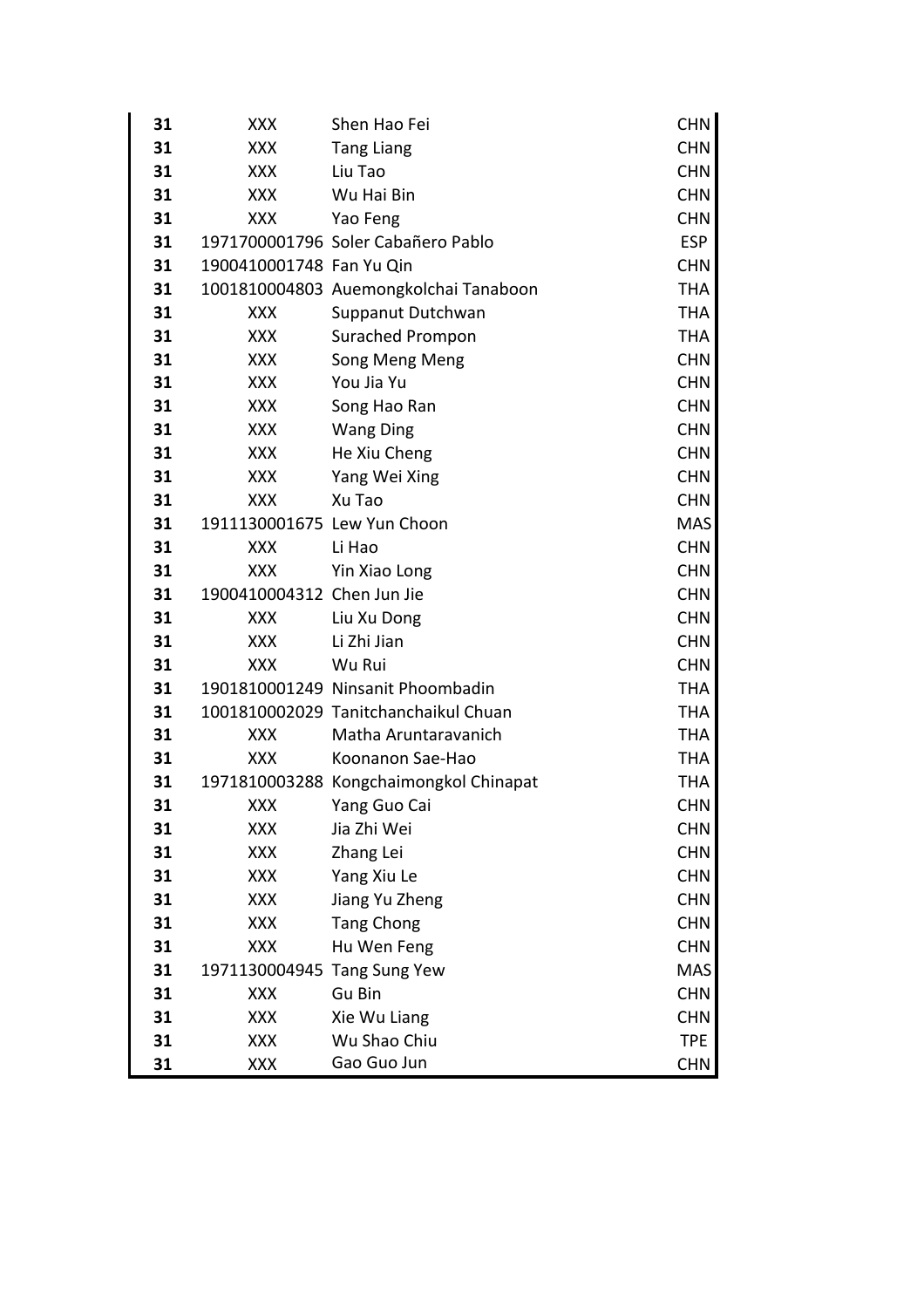| <b>Final Ranking Slides Women</b> |                               |                                      |             |
|-----------------------------------|-------------------------------|--------------------------------------|-------------|
| <b>Rank</b>                       | ID                            | <b>Name</b>                          | <b>Ctry</b> |
| 1                                 |                               | 2031810000765 Chinupun Nichakan      | <b>THA</b>  |
| $\overline{2}$                    | 2900410005210 Ding Yu Xiu     |                                      | <b>CHN</b>  |
| 3                                 |                               | 2941890000521 Hotsko Bohdana         | <b>UKR</b>  |
| 4                                 | 2900410004314 Qin Shi Yu      |                                      | <b>CHN</b>  |
| 5                                 | 2841510001481 Krykova Natalia |                                      | <b>RUS</b>  |
| 6                                 | 2900410005445 Pan Cui Juan    |                                      | <b>CHN</b>  |
| 7                                 | 2900410005216 Zhou Xia Yan    |                                      | <b>CHN</b>  |
| 8                                 | <b>XXX</b>                    | Parichat Aruntaravanich              | <b>THA</b>  |
| 9                                 | <b>XXX</b>                    | <b>Wang Yuan</b>                     | <b>CHN</b>  |
| 9                                 | <b>XXX</b>                    | Dong Can Zhen                        | <b>CHN</b>  |
| 9                                 | 2961700003181 Zhu Muyuan      |                                      | <b>ESP</b>  |
| 9                                 | <b>XXX</b>                    | Zheng Yu Qin                         | <b>CHN</b>  |
| 13                                | <b>XXX</b>                    | Zheng Yuan                           | <b>CHN</b>  |
| 13                                | <b>XXX</b>                    | Zhong Hui Xian                       | <b>CHN</b>  |
| 13                                | <b>XXX</b>                    | Lei Cui Lian                         | <b>CHN</b>  |
| 13                                | <b>XXX</b>                    | Ji Yan                               | <b>CHN</b>  |
| 13                                | <b>XXX</b>                    | Han Yi                               | <b>CHN</b>  |
| 13                                |                               | 2071700006071 Sánchez Fernández Sara | <b>ESP</b>  |
| 19                                | 2900410005457 Xue Yan         |                                      | <b>CHN</b>  |
| 19                                | <b>XXX</b>                    | Chang Peng Chu Ms                    | <b>TPE</b>  |
| 19                                | <b>XXX</b>                    | Zhang Zi Yan                         | <b>CHN</b>  |
| 19                                | <b>XXX</b>                    | Wu Lin                               | <b>CHN</b>  |

|              |                               | <b>Final Ranking Speed Slalom Senior Men</b> |             |               |
|--------------|-------------------------------|----------------------------------------------|-------------|---------------|
| <b>Rank</b>  | ID                            | <b>Name</b>                                  | <b>Ctry</b> | <b>B.Q.T.</b> |
| 1            | 1000410001222 Zhang Hao       |                                              | <b>CHN</b>  | 4,254         |
| $\mathbf{2}$ | 1960670001515 Fort Jimmy      |                                              | <b>FRA</b>  | 4,355         |
| 3            | 1900410001240 Zheng Jia Ming  |                                              | <b>CHN</b>  | 4,175         |
| 4            | 1010910001786 La Volpe Enrico |                                              | ITA         | 4,294         |
| 5            | 1900410001472 Pan Yu Shuo     |                                              | <b>CHN</b>  | 4,326         |
| 6            | 1901780003214 Lo Chen Chia    |                                              | TPE         | 4,355         |
| 7            | 1011780000611 Chou Ci You     |                                              | <b>TPE</b>  | 4,490         |
| 8            |                               | 1960910001513 Allegrini Matteo               | ITA         | 4,500         |
| 9            | 1900410005539 Li Xue Zi       |                                              | <b>CHN</b>  | 4,519         |
| 10           |                               | 1970910001471 Demuru Lorenzo                 | ITA.        | 4,576         |
| 11           | 1991780004617 Lee Hsiao-Heng  |                                              | <b>TPE</b>  | 4,639         |
| 12           |                               | 1861510000061 Shirobokov Denis               | <b>RUS</b>  | 4,670         |
| 13           |                               | 1990910001438 Degli Agostini Valerio         | ITA         | 4,710         |
| 14           | XXX                           | Lu Shang Feng                                | <b>TPE</b>  | 4,730         |
| 15           |                               | 1010910001440 Degli Agostini Lorenzo         | ITA.        | 4,753         |
| 16           | 1000410003939 Wang Zi Kang    |                                              | <b>CHN</b>  | 4,821         |
| 17           | 1900870000685 Jahani Ali      |                                              | IRI         | 4,926         |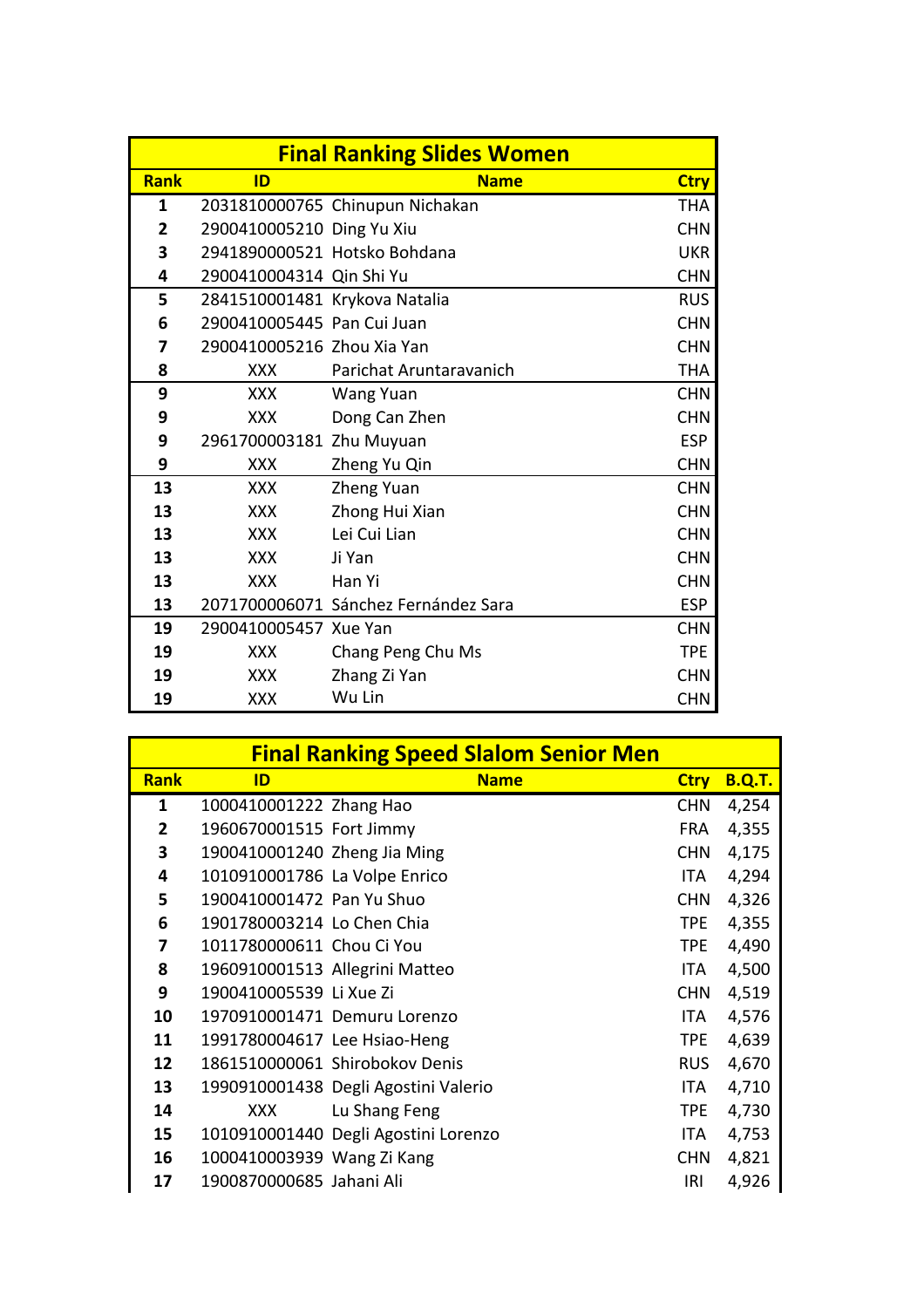| 18 | XXX                          | Jen Wen Ping                           | <b>TPE</b> | 5,069     |
|----|------------------------------|----------------------------------------|------------|-----------|
| 19 |                              | 1980910003470 Pavanello Francesco      | ITA.       | 5,071     |
| 20 |                              | 1970910001469 Guslandi Lorenzo         | ITA.       | 5,080     |
| 21 | 1961780000599 Hsieh Mu Lun   |                                        | TPE.       | 5,216     |
| 22 |                              | 1961700003171 Martinez Perez Santiago  | <b>ESP</b> | 5,381     |
| 23 | 1900410005541 Liang Zi Gui   |                                        | <b>CHN</b> | 5,524     |
| 24 | 1911130003383 Siew Kah Wei   |                                        | MAS.       | 5,611     |
| 25 |                              | 1830270001522 Morgado Rodrigo          | <b>BRA</b> | 5,731     |
| 26 |                              | 1860400001116 Figueroa Leonardo        | <b>CHI</b> | 5,880     |
| 27 | 1900410005222 Chin Wei Hao   |                                        | TPE.       | 6,517     |
| 28 | 1650930000605 Moritoki Yukio |                                        | <b>JPN</b> | 6,591     |
| 29 | 1901130003377 Cham Da Chiun  |                                        | <b>MAS</b> | <b>DQ</b> |
| 29 | 1900410001771 Cheng Chao     |                                        | <b>CHN</b> | <b>DQ</b> |
| 29 |                              | 1991700000543 Cañero Gomez Alejandro   | <b>ESP</b> | DQ        |
| 29 |                              | 1941700000558 Rodriguez Lozano Gonzalo | <b>ESP</b> | DQ        |

|             |                             | <b>Final Ranking Speed Slalom Youth Men</b> |             |               |
|-------------|-----------------------------|---------------------------------------------|-------------|---------------|
| <b>Rank</b> | ID                          | <b>Name</b>                                 | <b>Ctry</b> | <b>B.Q.T.</b> |
| 1           |                             | 1901780004046 Cheng Yu Hsiang               | <b>TPE</b>  | 4,140         |
| 2           | 1030410001200 Zeng Yi       |                                             | <b>CHN</b>  | 4,525         |
| 3           | 1900410005562 Yu Sheng Bang |                                             | <b>CHN</b>  | 4,476         |
| 4           | 1901780003209 Cheng Jui Lun |                                             | <b>TPE</b>  | 4,361         |
| 5           | 1040410004653 Xie Jian Teng |                                             | <b>CHN</b>  | 4,466         |
| 6           | 1030410004282 Chen Xuan Ye  |                                             | <b>CHN</b>  | 4,496         |
| 7           | 1021780003197 Chang Wei Jen |                                             | <b>TPE</b>  | 4,585         |
| 8           | 1021780003198 Chou Po Wei   |                                             | <b>TPE</b>  | 4,594         |
| 9           | 1900410002000 Gu Kun Qi     |                                             | <b>CHN</b>  | 4,605         |
| 10          | 1050410001203 Li Jia Rui    |                                             | <b>CHN</b>  | 4,757         |
| 11          | 1900410005538 Li Ming Yu    |                                             | <b>CHN</b>  | 4,815         |
| 12          |                             | 1031780003199 Chen Chien Ting               | <b>TPE</b>  | 4,847         |
| 13          | 1900410002003 Zeng Chen Yu  |                                             | <b>CHN</b>  | 4,852         |
| 14          |                             | 1041810003275 Rujirek Panthep               | <b>THA</b>  | 4,878         |
| 15          | <b>XXX</b>                  | Hou Chun Yen                                | <b>TPE</b>  | 4,880         |
| 16          | 1900410005555 Wu Zhao Kai   |                                             | <b>CHN</b>  | 4,892         |
| 17          | XXX                         | Liang Yu Hui                                | <b>CHN</b>  | 5,046         |
| 18          | XXX                         | Leung Ka Lun Garrett                        | <b>HKG</b>  | 5,272         |
| 19          |                             | 1051810003287 Khanjamnong Chettanant        | <b>THA</b>  | 5,391         |

|             |                           |                                  | <b>Final Ranking Speed Slalom Junior Men</b> |             |               |
|-------------|---------------------------|----------------------------------|----------------------------------------------|-------------|---------------|
| <b>Rank</b> | ID                        |                                  | <b>Name</b>                                  | <b>Ctrv</b> | <b>B.Q.T.</b> |
| 1           |                           | 1061810003444 Poungsaijai Paniti |                                              | THA         | 4,800         |
|             | XXX.                      | Bi Bo                            |                                              | <b>CHN</b>  | 4,871         |
| 3           | 1900410002056 He Yi Fei   |                                  |                                              | <b>CHN</b>  | 4,884         |
| 4           | 1900410004287 Hu Quan Lei |                                  |                                              | <b>CHN</b>  | 4,916         |
| 5           | XXX.                      | Tian Hong Yi                     |                                              | <b>CHN</b>  | 4,925         |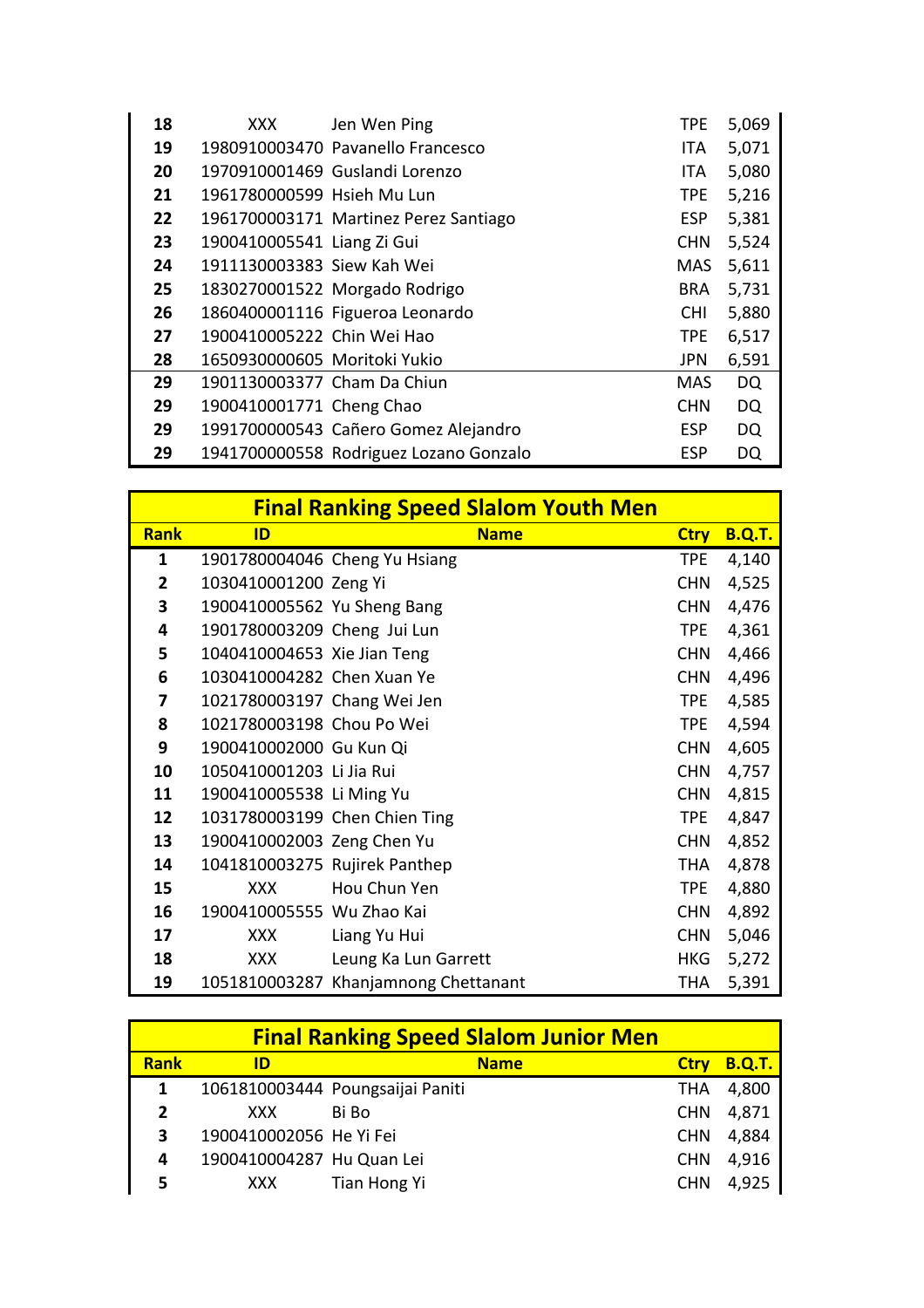| 6  | 1900410001206 Chen Jun Zhe |                 | <b>CHN</b> | 5,021  |
|----|----------------------------|-----------------|------------|--------|
| 7  | <b>XXX</b>                 | Li Yu Hang      | <b>CHN</b> | 5,201  |
| 8  | 1900410004288 Hu Quan Zhen |                 | <b>CHN</b> | 5,285  |
| 9  | 1060410002033 Wang Yu Xuan |                 | <b>CHN</b> | 5,306  |
| 10 | <b>XXX</b>                 | Lee Jin Suk     | <b>KOR</b> | 5,326  |
| 11 | <b>XXX</b>                 | Liu Ming Xiang  | <b>CHN</b> | 5,577  |
| 12 | 1900410005206 Huang Yu Xin |                 | <b>CHN</b> | 5,657  |
| 13 | 1060980003205 Sung Jun     |                 | <b>KOR</b> | 5,822  |
| 14 | <b>XXX</b>                 | Chen Yan Jia    | <b>CHN</b> | 5,874  |
| 15 | <b>XXX</b>                 | Tang Chen       | <b>CHN</b> | 5,926  |
| 16 | 1900410004036 Wu Shuang    |                 | <b>CHN</b> | 6,003  |
| 17 | <b>XXX</b>                 | Gao Heng Ji     | <b>CHN</b> | 6,023  |
| 18 | <b>XXX</b>                 | Shi Di Wen      | <b>CHN</b> | 6,582  |
| 19 | <b>XXX</b>                 | Yip Chi Lai     | <b>HKG</b> | 6,651  |
| 20 | 1900410005542 Liu En Wei   |                 | <b>CHN</b> | 6,754  |
| 21 | <b>XXX</b>                 | Song Ling Wen   | <b>CHN</b> | 7,618  |
| 22 | <b>XXX</b>                 | Wang Xi Wen     | <b>CHN</b> | 8,117  |
| 23 | <b>XXX</b>                 | Fei Yao Kai     | <b>CHN</b> | 8,803  |
| 24 | <b>XXX</b>                 | Xiao Yu Han     | <b>CHN</b> | 9,401  |
| 25 | <b>XXX</b>                 | Fang Yan Cheng  | <b>CHN</b> | 10,010 |
| 26 | <b>XXX</b>                 | Dong Cheng Yuan | <b>CHN</b> | DQ     |
| 26 | <b>XXX</b>                 | Huang Hao Yang  | <b>CHN</b> | DQ     |
| 26 | <b>XXX</b>                 | Hsu Chien En    | TPE        | DQ     |

|             |                              | <b>Final Ranking Speed Slalom Senior Women</b> |             |               |
|-------------|------------------------------|------------------------------------------------|-------------|---------------|
| <b>Rank</b> | ID                           | <b>Name</b>                                    | <b>Ctry</b> | <b>B.Q.T.</b> |
| 1           | 2010670000437 Granjon Lily   |                                                | <b>FRA</b>  | 4,535         |
| 2           | 2001780000616 Lo Pei-Yu      |                                                | <b>TPE</b>  | 4,680         |
| 3           | 2990910001504 Berti Gomathi  |                                                | <b>ITA</b>  | 4,900         |
| 4           | 2970670000586 Granjon Zoé    |                                                | <b>FRA</b>  | 4,801         |
| 5           |                              | 2011510000053 Kogoyakova Darya                 | <b>RUS</b>  | 4,990         |
| 6           |                              | 2000910003479 Pavanello Giorgia                | ITA.        | 5,131         |
| 7           | 2010930000595 Moritoki Mika  |                                                | <b>JPN</b>  | 5,205         |
| 8           | 2900410002042 Chen Chen      |                                                | <b>CHN</b>  | 5,249         |
| 9           |                              | 2000410001218 Wang Ding Yu Xin                 | <b>CHN</b>  | 5,401         |
| 10          | 2001780000589 Chiu Yin Hsuan |                                                | <b>TPE</b>  | 5,612         |
| 11          | 2961700003181 Zhu Muyuan     |                                                | <b>ESP</b>  | 5,645         |
| 12          |                              | 2941890000521 Hotsko Bohdana                   | <b>UKR</b>  | 5,799         |
| 13          |                              | 2971700001905 Bañuls García Mireia             | <b>ESP</b>  | 5,859         |
| 14          | <b>XXX</b>                   | Zhang Shi Cui                                  | <b>CHN</b>  | 5,899         |
| 15          | XXX                          | You Hui                                        | <b>CHN</b>  | 6,105         |
| 16          | <b>XXX</b>                   | Pang Jun Feng                                  | <b>CHN</b>  | 6,325         |
| 17          |                              | 2010930000081 Hamasaki Tsukika                 | <b>JPN</b>  | 6,414         |
| 18          |                              | 2990270003406 Bomfati Giovanna                 | <b>BRA</b>  | 7,124         |
| 19          | XXX                          | Lin Chia Ying                                  | TPE         | 8,278         |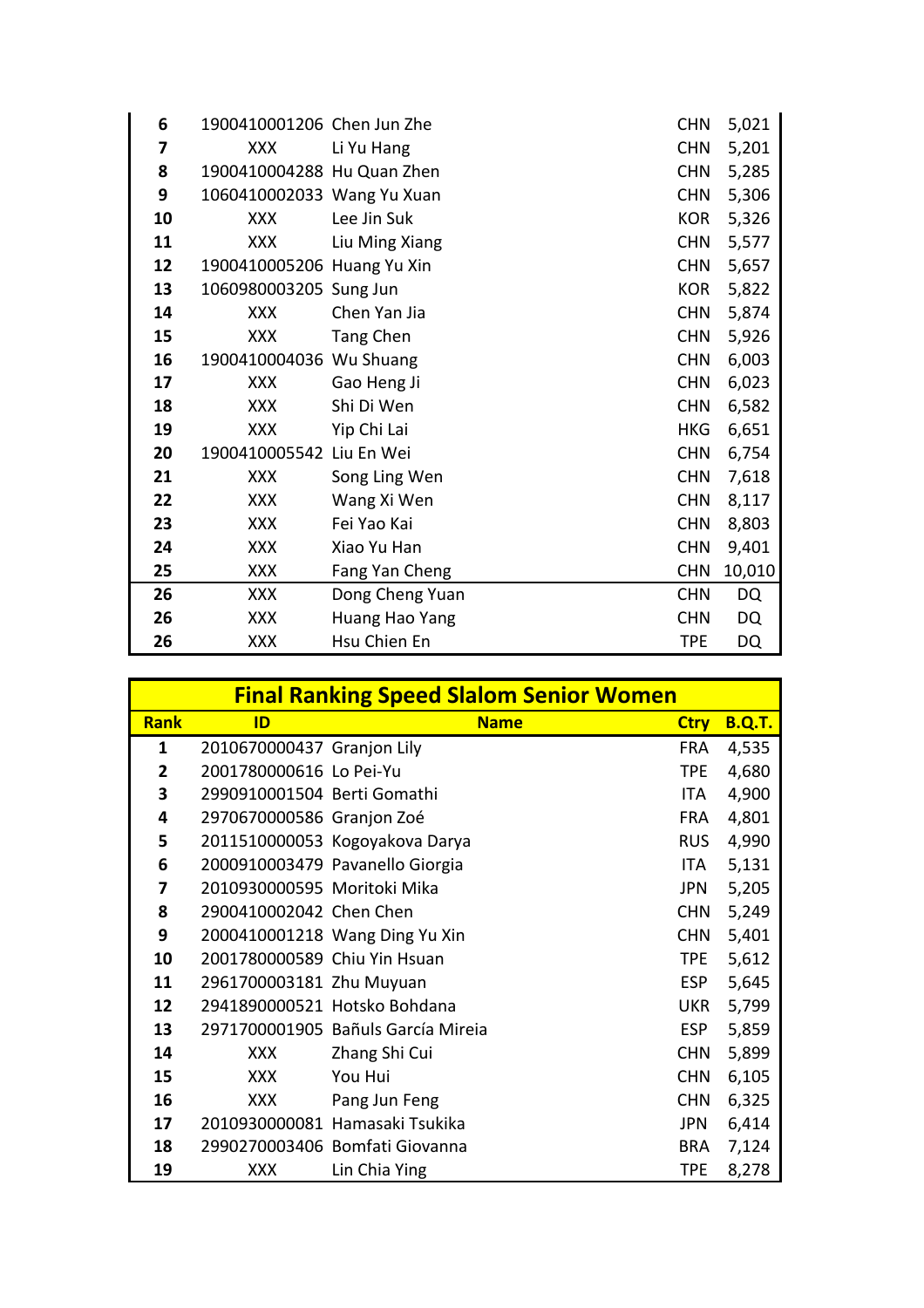| 2071700006071 Sánchez Fernández Sara | <b>FSP</b> | DO.  |
|--------------------------------------|------------|------|
| 2871510001507 Pashkova Valentina     | <b>RUS</b> | - DO |

|                |                                | <b>Final Ranking Speed Slalom Youth Women</b> |             |               |
|----------------|--------------------------------|-----------------------------------------------|-------------|---------------|
| <b>Rank</b>    | ID                             | <b>Name</b>                                   | <b>Ctry</b> | <b>B.Q.T.</b> |
| 1              | <b>XXX</b>                     | Lu Tsail Chen                                 | <b>TPE</b>  | 4,686         |
| $\overline{2}$ | 2041780004621 Wang Yu Yu       |                                               | <b>TPE</b>  | 4,854         |
| 3              | 2030410004298 Yu Zhi Qing      |                                               | <b>CHN</b>  | 4,989         |
| 4              | 2030410004297 Hu Xiao Qing     |                                               | <b>CHN</b>  | 4,873         |
| 5              |                                | 2051510000297 Grigorieva Ekaterina            | <b>RUS</b>  | 5,069         |
| 6              | <b>XXX</b>                     | <b>Huang Rong</b>                             | <b>CHN</b>  | 5,235         |
| 7              | 2900410001187 Qin Yu Qing      |                                               | <b>CHN</b>  | 5,244         |
| 8              |                                | 2021510001968 Vinogradova Sofia               | <b>RUS</b>  | 5,257         |
| 9              | 2051780004608 Lu Wei Hsuan     |                                               | <b>TPE</b>  | 5,266         |
| 10             |                                | 2041810003298 Kongparn Sasikarn               | <b>THA</b>  | 5,301         |
| 11             | <b>XXX</b>                     | Peng Yi                                       | <b>CHN</b>  | 5,303         |
| 12             |                                | 2031810000765 Chinupun Nichakan               | <b>THA</b>  | 5,336         |
| 13             | 2040820002018 Loo Jessica      |                                               | <b>HKG</b>  | 5,359         |
| 14             | 2030910001788 Guslandi Ilaria  |                                               | ITA         | 5,372         |
| 15             |                                | 2051810003264 Loonree Pakaporn                | <b>THA</b>  | 5,541         |
| 16             |                                | 2051810000770 Rak-Akson Sirinthip             | <b>THA</b>  | 5,542         |
| 17             | 2051460001089 Brzezińska Zofia |                                               | <b>POL</b>  | 5,828         |
| 18             | <b>XXX</b>                     | Kao Yen Shan                                  | <b>TPE</b>  | 6,055         |
| 19             | <b>XXX</b>                     | Cao Kai Qi                                    | <b>CHN</b>  | 7,109         |

|                |                             |                                 | <b>Final Ranking Speed Slalom Junior Women</b> |             |               |
|----------------|-----------------------------|---------------------------------|------------------------------------------------|-------------|---------------|
| <b>Rank</b>    | ID                          |                                 | <b>Name</b>                                    | <b>Ctry</b> | <b>B.Q.T.</b> |
| 1              | XXX                         | Yao Yi Xuan                     |                                                | <b>CHN</b>  | 5,110         |
| $\overline{2}$ | 2900410005580 Zhu Lin       |                                 |                                                | <b>CHN</b>  | 5,140         |
| 3              | XXX                         | Chang Peng Chu                  |                                                | <b>TPE</b>  | 5,180         |
| 4              | 2900410003623 Peng Qi Xiang |                                 |                                                | <b>CHN</b>  | 5,211         |
| 5              | 2900410005578 Xu Jing       |                                 |                                                | <b>CHN</b>  | 5,311         |
| 6              | 2900410002045 Lv Mei Ye     |                                 |                                                | <b>CHN</b>  | 5,354         |
| 7              |                             | 2061510000298 Grigorieva Ksenia |                                                | <b>RUS</b>  | 5,483         |
| 8              | 2900410002047 Ye Yi Ning    |                                 |                                                | <b>CHN</b>  | 5,488         |
| 9              | 2900410003626 Yin Zi Han    |                                 |                                                | <b>CHN</b>  | 5,653         |
| 10             | XXX                         | Xiao Ji Ying                    |                                                | <b>CHN</b>  | 5,681         |
| 11             | 2900410004021 Wang Zi Qian  |                                 |                                                | <b>CHN</b>  | 5,686         |
| 12             | <b>XXX</b>                  | Tu Shu Ting                     |                                                | <b>TPE</b>  | 5,874         |
| 13             | <b>XXX</b>                  | Da Zi Yi                        |                                                | <b>CHN</b>  | 5,904         |
| 14             | XXX                         | Zhao Chen Xi                    |                                                | <b>CHN</b>  | 6,060         |
| 15             | 2900410003624 Zhou Qing Rui |                                 |                                                | <b>CHN</b>  | 6,114         |
| 16             | <b>XXX</b>                  | Chen Ying Tong                  |                                                | <b>CHN</b>  | 6,115         |
| 17             | XXX                         | Hao Si Ming                     |                                                | <b>CHN</b>  | 6,270         |
| 18             | 2900410004023 Zhang Si Xia  |                                 |                                                | <b>CHN</b>  | 6,794         |